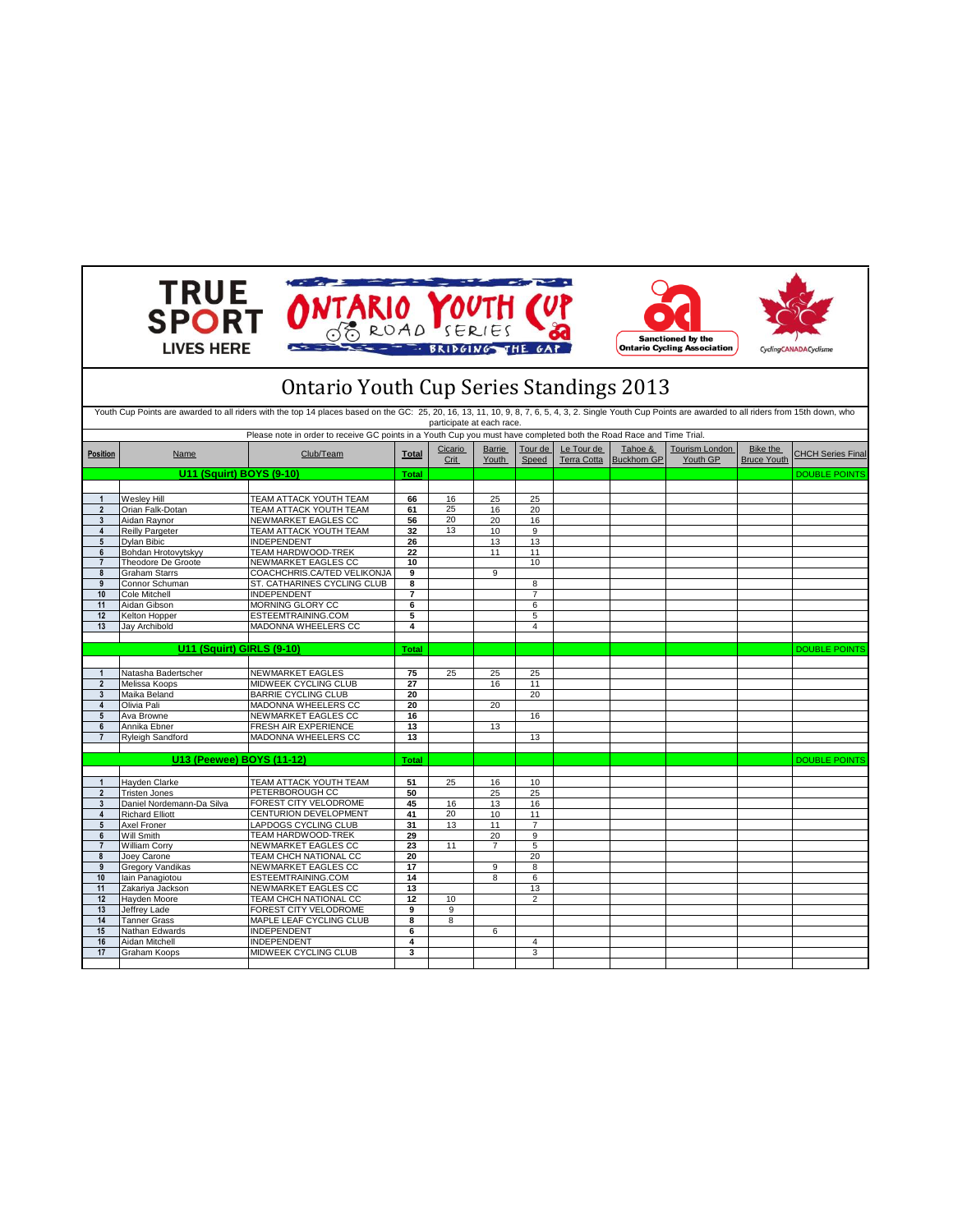







## Ontario Youth Cup Series Standings 2013

|                              |                                            | Please note in order to receive GC points in a Youth Cup you must have completed both the Road Race and Time Trial. |                | participate at each race. |                 |                         |                           |                               |                            |                                |                          |
|------------------------------|--------------------------------------------|---------------------------------------------------------------------------------------------------------------------|----------------|---------------------------|-----------------|-------------------------|---------------------------|-------------------------------|----------------------------|--------------------------------|--------------------------|
| <b>Position</b>              | <b>Name</b>                                | Club/Team                                                                                                           | Total          | Cicario<br>Crit           | Barrie<br>Youth | Tour de<br>Speed        | Le Tour de<br>Terra Cotta | Tahoe &<br><b>Buckhorn GP</b> | Tourism London<br>Youth GP | Bike the<br><b>Bruce Youth</b> | <b>CHCH Series Final</b> |
|                              | <b>U13 (Peewee) GIRLS (11-12)</b>          |                                                                                                                     | <b>Total</b>   |                           |                 |                         |                           |                               |                            |                                | <b>DOUBLE POINTS</b>     |
|                              |                                            |                                                                                                                     |                |                           |                 |                         |                           |                               |                            |                                |                          |
| $\mathbf{1}$                 | Mackenzie Peddle                           | ESTEEMTRAINING.COM                                                                                                  | 75             | 25                        | 25              | 25                      |                           |                               |                            |                                |                          |
| $\overline{\mathbf{2}}$<br>3 | <b>Kylie Starrs</b><br>Elizabeth Archibold | ESTEEMTRAINING.COM<br>INDEPENDENT                                                                                   | 56<br>52       | 20<br>16                  | 16<br>20        | 20<br>16                |                           |                               |                            |                                |                          |
| $\overline{\mathbf{4}}$      | Sabrina Muto                               | TEAM CHCH NATIONAL CC                                                                                               | 39             | 13                        | 13              | 13                      |                           |                               |                            |                                |                          |
| $5\phantom{.0}$              | Maya Neumann                               | NEWMARKET EAGLES CC                                                                                                 | 32             | 10                        | 11              | 11                      |                           |                               |                            |                                |                          |
| 6                            | Marina Strevanov                           | MAPLE LEAF CYCLING CLUB                                                                                             | 30             | 11                        | 10              | 9                       |                           |                               |                            |                                |                          |
| $\overline{7}$<br>8          | Katrina Pawlev Mason                       | INDEPENDENT<br>TEAM CHCH NATIONAL CC                                                                                | 25             | 9<br>$\overline{7}$       | 9               | $\overline{7}$          |                           |                               |                            |                                |                          |
| 9                            | Victoria Slater<br>Cassandra Smye          | TEAM CHCH NATIONAL CC                                                                                               | 20<br>16       | 6                         | 8<br>6          | 5<br>4                  |                           |                               |                            |                                |                          |
| 10                           | Madeline Battersby                         | TEAM CHCH NATIONAL CC                                                                                               | 15             |                           | 7               | 8                       |                           |                               |                            |                                |                          |
| 11                           | Madeleine Kaminski                         | TEAM HARDWOOD-TREK                                                                                                  | 13             | 8                         | 5               |                         |                           |                               |                            |                                |                          |
| 12                           | Maxine Beland                              | <b>BARRIE CYCLING CLUB</b>                                                                                          | 10             |                           |                 | $10$                    |                           |                               |                            |                                |                          |
| 13<br>14                     | Carys Reid                                 | TEAM SPOKE O'MOTION<br><b>TEAM HARDWOOD-TREK</b>                                                                    | 6<br>4         |                           | 4               | 6                       |                           |                               |                            |                                |                          |
| 15                           | Molly Trayling<br>Jazmine Baatje           | <b>INDEPENDENT</b>                                                                                                  | 3              |                           | 3               |                         |                           |                               |                            |                                |                          |
|                              |                                            |                                                                                                                     |                |                           |                 |                         |                           |                               |                            |                                |                          |
|                              | U15 (Minime) BOYS (13-14)                  |                                                                                                                     | <b>Total</b>   |                           |                 |                         |                           |                               |                            |                                | <b>DOUBLE POINTS</b>     |
|                              |                                            |                                                                                                                     |                |                           |                 |                         |                           |                               |                            |                                |                          |
| 1                            | <b>Graydon Staples</b>                     | CENTURION DEVELOPMENT                                                                                               | 70             | 20                        | 25              | 25                      |                           |                               |                            |                                |                          |
| $\overline{2}$<br>3          | Chris Ernst<br>Quinn Pitts                 | FOREST CITY VELODROME<br>TEAM CHCH NATIONAL CC                                                                      | 61<br>40       | 25<br>16                  | 20<br>13        | 16<br>11                |                           |                               |                            |                                |                          |
| 4                            | Carter Davidson                            | ESTEEMTRAINING.COM                                                                                                  | 37             | 13                        | 11              | 13                      |                           |                               |                            |                                |                          |
| $5\phantom{.0}$              | Jakob Meloche                              | MADONNA WHEELERS CC                                                                                                 | 29             | 10                        | 9               | 10                      |                           |                               |                            |                                |                          |
| 6                            | Josh Shenker                               | TEAM CHCH NATIONAL CC                                                                                               | 27             | 11                        | 16              |                         |                           |                               |                            |                                |                          |
| $\overline{7}$               | Nick Wammes                                | FOREST CITY VELODROME                                                                                               | 22             | 9                         | 8               | 5                       |                           |                               |                            |                                |                          |
| 8<br>9                       | Cam Lomax<br>Joseph Pancoe                 | <b>INDEPENDENT</b><br>TEAM CHCH NATIONAL CC                                                                         | 20<br>17       | $\overline{7}$            | $\overline{4}$  | 20<br>6                 |                           |                               |                            |                                |                          |
| 9                            | Campbell Lee                               | ST. CATHARINES CYCLING CLUB                                                                                         | 17             |                           | 10              | $\overline{7}$          |                           |                               |                            |                                |                          |
| 11                           | Ryan Rudderham                             | TEAM CHCH NATIONAL CC                                                                                               | 15             |                           | 7               | 8                       |                           |                               |                            |                                |                          |
| 12                           | James Orchard-Edwards                      | <b>WATERLOO CYCLING CLUB</b>                                                                                        | 14             | 8                         | 3               | 3                       |                           |                               |                            |                                |                          |
| 13                           | Stephane Leblanc-Smith                     | <b>INDEPENDENT</b>                                                                                                  | 10             |                           | 6               | 4                       |                           |                               |                            |                                |                          |
| 14<br>15                     | Joshua Smith<br>Austin Dickey              | TEAM CHCH NATIONAL CC<br>TEAM CHCH NATIONAL CC                                                                      | 9<br>6         | 6                         |                 | 9                       |                           |                               |                            |                                |                          |
| 16                           | Evan Davidson                              | ESTEEMTRAINING.COM                                                                                                  | 5              | 5                         |                 |                         |                           |                               |                            |                                |                          |
| 16                           | Harry Mayne                                | TEAM CHCH NATIONAL CC                                                                                               | 5              |                           | 5               |                         |                           |                               |                            |                                |                          |
| 18                           | Noah Simms                                 | TEAM HARDWOOD-TREK                                                                                                  | 4              |                           | $\overline{2}$  | $\overline{\mathbf{c}}$ |                           |                               |                            |                                |                          |
| 18                           | <b>Isaac Semple</b>                        | TEAM CHCH NATIONAL CC                                                                                               | 4              | 4                         |                 |                         |                           |                               |                            |                                |                          |
| 20<br>21                     | <b>Isaiah Cook</b><br>Matthew Lade         | TEAM CHCH NATIONAL CC<br>FOREST CITY VELODROME                                                                      | 3<br>2         | 3<br>$\overline{c}$       |                 |                         |                           |                               |                            |                                |                          |
| 21                           | Brody Sanderson                            | INDEPENDENT                                                                                                         | $\overline{2}$ |                           | 1               | 1                       |                           |                               |                            |                                |                          |
| 21                           | Justin Correa                              | ESTEEMTRAINING.COM                                                                                                  | 2              |                           | $\mathbf{1}$    | $\mathbf{1}$            |                           |                               |                            |                                |                          |
| 24                           | Thomas Doiron                              | TEAM HARDWOOD-TREK                                                                                                  | 1              |                           |                 | $\overline{1}$          |                           |                               |                            |                                |                          |
|                              |                                            |                                                                                                                     |                |                           |                 |                         |                           |                               |                            |                                |                          |
|                              | U15 (Minime) GIRLS (13-14)                 |                                                                                                                     | Total          |                           |                 |                         |                           |                               |                            |                                | <b>DOUBLE POINTS</b>     |
| $\mathbf{1}$                 | Naomi DeSousa                              | TEAM CHCH NATIONAL CC                                                                                               | 75             | 25                        | 25              | 25                      |                           |                               |                            |                                |                          |
| $\overline{2}$               | <b>Charlotte Creswicke</b>                 | <b>INVITA-FCV</b>                                                                                                   | 51             | 20                        | 11              | 20                      |                           |                               |                            |                                |                          |
| $\mathbf{3}$                 | <b>Tove Schaefer</b>                       | ESTEEMTRAINING.COM                                                                                                  | 49             | 13                        | 20              | 16                      |                           |                               |                            |                                |                          |
| 4                            | <b>Ruby West</b>                           | TEAM CHCH NATIONAL CC                                                                                               | 45             | 16                        | 16              | 13                      |                           |                               |                            |                                |                          |
| $5\phantom{.0}$              | Summer Sandford                            | MADONNA WHEELERS CC                                                                                                 | 30             | 10                        | 10              | 10                      |                           |                               |                            |                                |                          |
| 6<br>$\overline{7}$          | Ariel De Leon<br>Ayla Neumann              | TEAM CHCH NATIONAL CC<br>NEWMARKET EAGLES CC                                                                        | 29<br>20       | 11<br>6                   | 7<br>8          | 11<br>6                 |                           |                               |                            |                                |                          |
| 8                            | Olivia Kaszas                              | TEAM CHCH NATIONAL CC                                                                                               | 18             | 9                         | 9               |                         |                           |                               |                            |                                |                          |
| 9                            | Ali Van Yzendoorn                          | <b>BARRIE CYCLING CLUB</b>                                                                                          | 13             |                           | 13              |                         |                           |                               |                            |                                |                          |
| 9                            | Kassandra Kriarakis                        | ESTEEMTRAINING.COM                                                                                                  | 13             | 8                         |                 | 5                       |                           |                               |                            |                                |                          |
| 11                           | Julia Long                                 | TEAM CHCH NATIONAL CC                                                                                               | 10             | 5                         | 5<br>R.         |                         |                           |                               |                            |                                |                          |
| 11<br>13                     | Katherine Woodley<br>Sarah Fabbro          | TEAM CHCH NATIONAL CC<br>Team HARDWOOD-TREK                                                                         | 10<br>9        |                           |                 | 9                       |                           |                               |                            |                                |                          |
| 14                           | Dana Gilligan                              | Team HARDWOOD-TREK                                                                                                  | 8              |                           |                 | 8                       |                           |                               |                            |                                |                          |
| 15                           | Megan Gregoire                             | <b>INDEPENDENT</b>                                                                                                  | 7              | $\overline{7}$            |                 |                         |                           |                               |                            |                                |                          |
| 15                           | Camille Waldeck                            | REACTIVATED RACING                                                                                                  | 7              |                           |                 | $\overline{7}$          |                           |                               |                            |                                |                          |
| 17                           | Ainsley Black                              | TEAM CHCH NATIONAL CC                                                                                               | 6              |                           | 2               | $\overline{4}$          |                           |                               |                            |                                |                          |
| 18<br>19                     | Ava Unwin<br>Deirdre Henderson             | TEAM CHCH NATIONAL CC<br>TEAM CHCH NATIONAL CC                                                                      | 5<br>4         | $\overline{2}$<br>1       | 3               | 3                       |                           |                               |                            |                                |                          |
| 19                           | Vayshali Patel                             | HAMILTON YOUTH CYCLING                                                                                              | 4              |                           | 4               |                         |                           |                               |                            |                                |                          |
| 21                           | Jennifer Braun                             | TEAM CHCH NATIONAL CC                                                                                               | 3              | 3                         |                 |                         |                           |                               |                            |                                |                          |
| 22                           | Ava Kavianpour                             | NEWMARKET EAGLES CC                                                                                                 | $\mathbf 2$    |                           |                 | $\overline{c}$          |                           |                               |                            |                                |                          |
| 23                           | <b>Hawley Flett</b>                        | TEAM CHCH NATIONAL CC                                                                                               | 1              |                           | $\mathbf{1}$    |                         |                           |                               |                            |                                |                          |